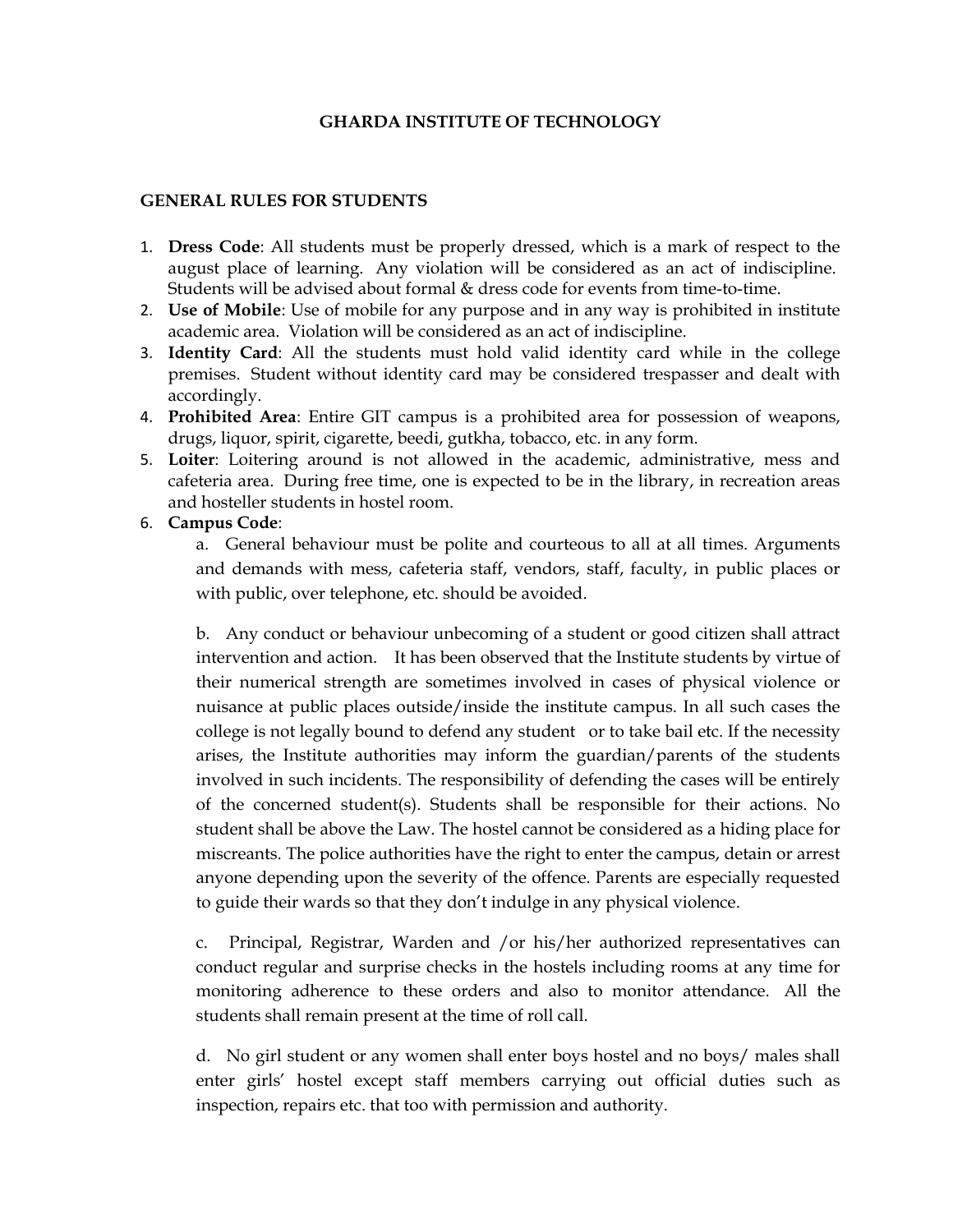e. Security staff and institute's staff are hereby authorized to check violations of these rules and enforce adherence. No argument with them is permissible on the norms, which are clearly spelt out.

f. Students are advised not to keep any valuables such as gold/silver ornaments, cash etc. in the hostel rooms. Institute is not responsible for any damage or theft.

g. Students are responsible for their belongings. They are advised to keep all their belongings under lock and key all the time. Mobile phones and cash should be properly taken care of. Institute is not responsible for any loss of valuables kept by a student.

h. Non-adherence of the given rules will attract disciplinary action to the extent of termination of studentship from the institute.

7. **Health Care**: Institute provides first level medical attention and can arrange for expert attention and consultants, as required. In case of emergency, the hostel warden can extend assistance and make arrangement for hospitalization.

## 8. **Termination of Studentship**:

Termination of studentship without notice will happen in following case/s:

- a. Stealing or indulging in malpractices in examinations or tests.
- b. Sexual misconduct inside or outside the campus.
- c. Found inside the campus intoxicated or after consumption of liquor / drugs.
- d. Found smoking in the campus including inside the hostel rooms.
- e. Wilful damage to campus property.
- f. Indulging in violence against anyone.
- g. Not clearing the examination according to the rules.
- h. Violent behaviour / assaulting others inside the campus.
- i. In case a student continues to indulge in misconduct even after two cautions / warnings.
- j. Allowing other students/persons to stay in hostel rooms.

## **2. ATTENDANCE & DISCIPLINE**